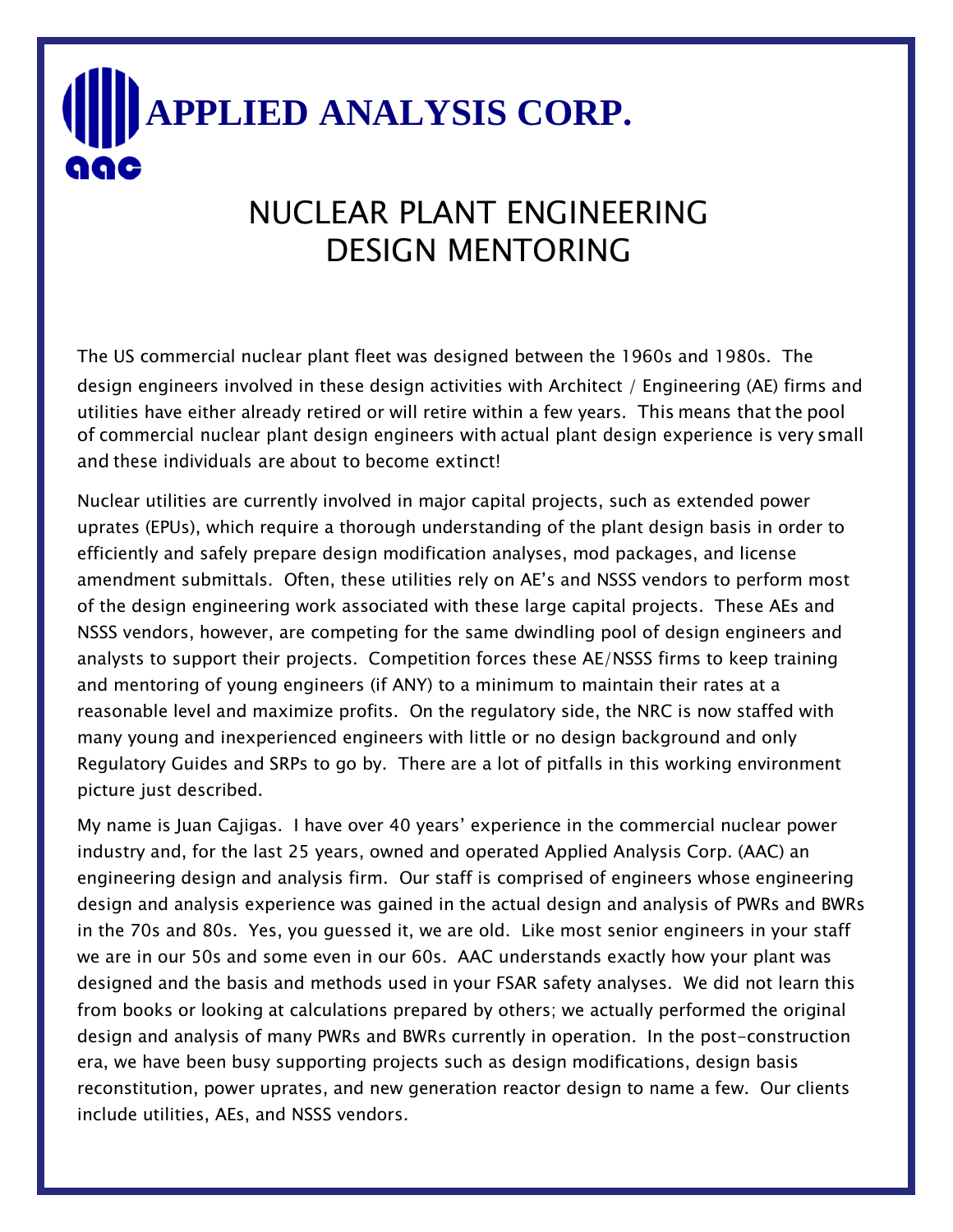AAC's core experience and expertise is in the nuclear, mechanical, thermal hydraulic and radiological engineering analysis of systems and components. We prepare numerous Chapter 15 related analyses using codes such as GOTHIC, RELAP5, PIPE-FLO, RADTRAD, MicroShield, MicroSkyshine, ORIGEN, GALE, PAVAN, ARCON96 and many old codes you may not recognize. Although I would like to elaborate on this core experience, I prefer to cut to the chase and quickly get to my point.

I truly believe that if you have an experienced design and analysis engineering staff (the level of expertise would vary depending on your company objectives) you could:

1. Avoid re-inventing the wheel and reduce engineering costs.

More and more we see plants attempting to engineer or re-engineer projects from scratch while the methods and tools for those tasks were developed long ago. As complicated as we think our plants are, we are just moving water, steam, and air around within piping and inside concrete and steel buildings. Even the principles of nuclear engineering were developed over 60 years ago. We went to the moon using computers with less technology than your cell phone. It is NOT that complicated, but unfortunately not all documented in one place. A good knowledge of your plant design and how it was developed can save you hundreds of thousands of dollars in re-engineering work.

2. Improve your consulting engineering management and negotiations; reduce consulting costs.

You probably research before you buy that new electronic gadget or car. Often, you know more than the salesman yourself. The same should go with your dealings regarding engineering consultants, mainly AE and NSSS vendors. Although budgets, priorities and organizational goals could prevent you from performing lots of engineering work in-house, knowledge is power and a good understanding of the engineering methods used by these organizations will improve your bargaining power and perhaps more importantly, insure that your review of their deliverables is thorough and able to discover obvious mistakes. Remember, the analysis or calculation you just received may have been performed by an engineer younger than anyone currently on staff and with far less knowledge of your plant. You can demand rework from your consultant but you are ultimately responsible for their deliverables as far as the NRC is concerned. Calculation mistakes, if and when discovered by the regulatory staff, can result in costly re-inspections and additional scrutiny. You cannot afford to have a "blind leading the blind" situation in this case.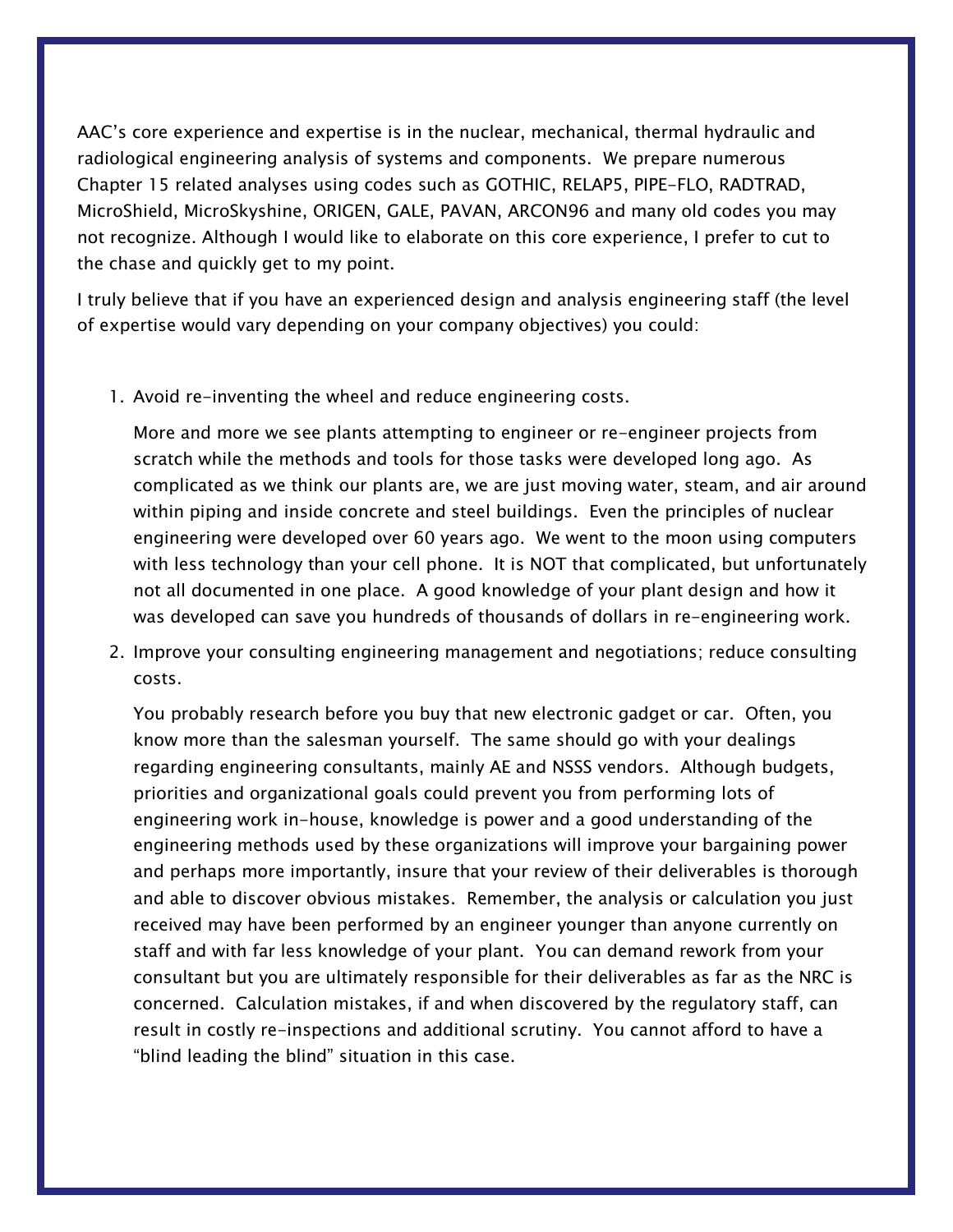3. Improve your regulatory communications; avoid costly regulatory exposure.

As indicated earlier, the current NRC staff is young. If your staff is equally young and inexperienced, you will be the ball player and the NRC the umpire; keep in mind, the umpire wins every time. On the other hand, if your staff is well versed in your plant's design basis and analysis methods, there is no need to agree to reduced design margins or additional modifications if you can properly defend your case. We have acted on a utilities' behalf in many of these cases with great success. The costs associated with additional modifications, increased inspections or frequency of inspections or perhaps future modifications or engineering costs due to lost design margins can amount to hundreds of thousands of dollars or even millions.

These are just a few of the advantages of having an experienced design engineering staff at your plant. Having established the fact that the pool of experienced design engineers is small and dwindling every day, it makes sense to train some of your staff to achieve this level of expertise, or near it. Unfortunately, our current nuclear plant fleet is made of many one-of-a-kind designs and the supporting documentation is often not readily available. In short, the answers are not always "somewhere in the book." Mentoring can be an excellent medium to transfer this knowledge to your young engineering staff. By working side by side with our experienced staff, your young engineers can be mentored in these key design engineering skills while at the same time completing design engineering projects that you would have otherwise contracted for. At AAC we have mentored engineers in both our core engineering analysis skills, thermal hydraulics and radiological engineering, while at the same time getting them started in their own plant projects.

Please take time to consider engineering mentoring as an alternative to the entire or part of your next design/analysis engineering project; or even to gain/establish this knowledge for improved decision making or future projects. Our core experience allows us to provide engineering mentoring in the areas of:

- Thermal Hydraulics
- Radiological Engineering
- Mechanical Engineering Analysis